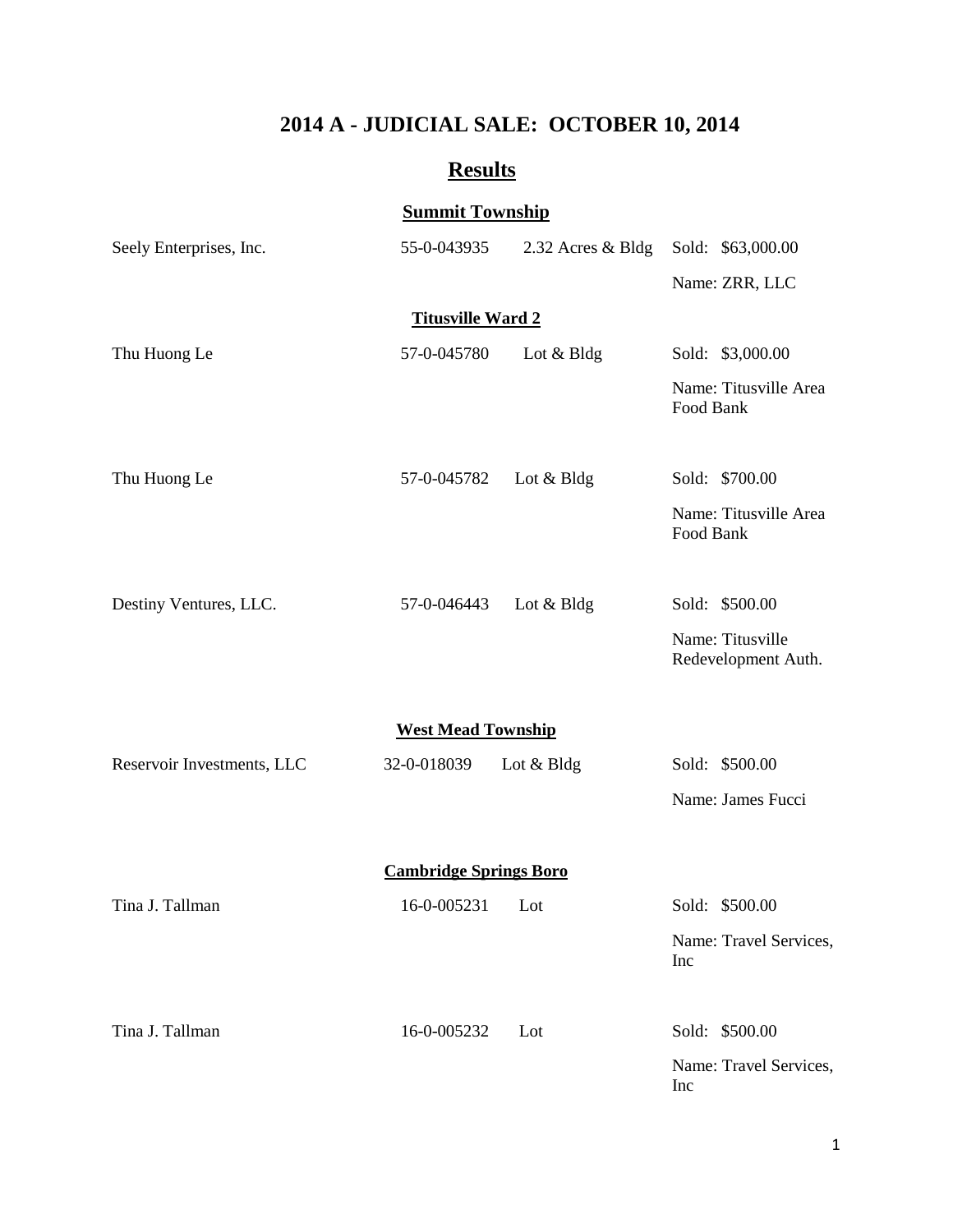| Tina J. Tallman            | 16-0-005233 | Lot             | Sold: \$500.00                         |  |  |  |
|----------------------------|-------------|-----------------|----------------------------------------|--|--|--|
|                            |             |                 | Name: Travel Services,<br>Inc          |  |  |  |
| Tina J. Tallman            | 16-0-005234 | Lot & Bldg      | Not Sold:                              |  |  |  |
|                            |             |                 | Now in Repository                      |  |  |  |
| <b>Titusville Ward 1</b>   |             |                 |                                        |  |  |  |
| Darlene M.Smith            | 56-0-045083 | Lot $& B \, dg$ | Sold: \$5,500.00                       |  |  |  |
|                            |             |                 | Name: Michael<br>O'Donnell             |  |  |  |
| Patricia S.Strain          | 56-0-045557 | Lot & Bldg      | Sold: \$500.00                         |  |  |  |
|                            |             |                 | Name:Titusville<br>Redevelopment Auth. |  |  |  |
| Michael J. Johnson         | 56-0-045533 | Lot & Bldg      | Sold: \$500.00                         |  |  |  |
|                            |             |                 | Name:Titusville<br>Redevelopment Auth. |  |  |  |
| Paul J. & Judith M.Bodamer | 56-0-045596 | Lot & Bldg      | Sold: \$900.00                         |  |  |  |
|                            |             |                 | Name: Matthew Warren                   |  |  |  |
| Paul J. & Judith M.Bodmen  | 56-0-045591 | Lot             | Sold: \$500.00                         |  |  |  |
|                            |             |                 | Name: Matthew Warren                   |  |  |  |
| <b>Titusville Ward 3</b>   |             |                 |                                        |  |  |  |
| Robin Minick               | 58-0-047035 | Lot $& Bldg$    | Sold: \$500.00                         |  |  |  |
|                            |             |                 | Name: Michael<br>O'Donnell             |  |  |  |
| Robin Minick               | 58-0-047015 | Lot             | Not Sold:                              |  |  |  |
|                            |             |                 | Now in Repository                      |  |  |  |
| <b>Robin Minick</b>        | 58-0-047121 | Lot & Bldg      | Sold: \$500.00                         |  |  |  |
|                            |             |                 | Name:Michael<br>O'Donnell              |  |  |  |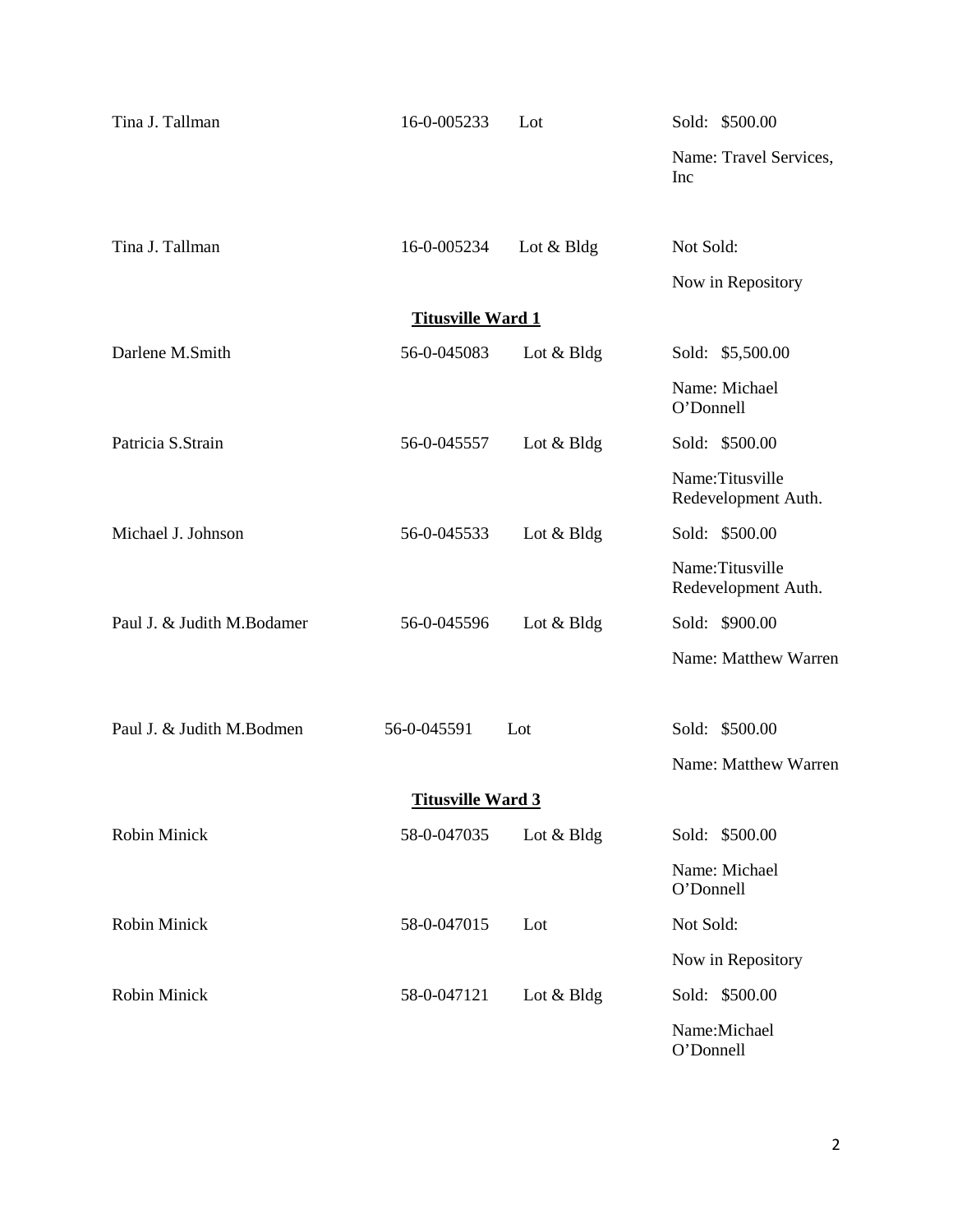| <b>Charles E.Stormer</b>       | 58-0-047002                    | Lot & Bldg         | Sold: \$500.00                         |  |  |  |
|--------------------------------|--------------------------------|--------------------|----------------------------------------|--|--|--|
|                                |                                |                    | Name:Titusville<br>Redevelopment Auth. |  |  |  |
| Charles E.Stormer              | 58-0-047005                    | Lot                | Sold: \$500.00                         |  |  |  |
|                                |                                |                    | Name: BSR Realty, LLC                  |  |  |  |
|                                |                                |                    |                                        |  |  |  |
| Charles E.Stormer              | 58-0-047016                    | Lot                | Sold: \$500.00                         |  |  |  |
|                                |                                |                    | Name: BSR Realty, LLC                  |  |  |  |
|                                |                                |                    |                                        |  |  |  |
|                                | <b>South Shenango Township</b> |                    |                                        |  |  |  |
| Nick C. & Julie Christopher    | 47-0-036488                    | Lot 92             | Sold: \$500.00                         |  |  |  |
|                                |                                |                    | Name: Tingley, Steven                  |  |  |  |
| <b>North Shenango Township</b> |                                |                    |                                        |  |  |  |
| <b>Brickman Investments</b>    | 46-0-035751                    | Lot 8 & 9          | Not Sold:                              |  |  |  |
|                                |                                |                    | Now in Repository                      |  |  |  |
|                                |                                |                    |                                        |  |  |  |
| James & Elizabeth Disso        | 46-0-032961                    | Lot 572            | Sold: \$500.00                         |  |  |  |
|                                |                                |                    | Name:Country<br>Estates, LLC           |  |  |  |
|                                |                                |                    |                                        |  |  |  |
| David Everett Clinton          | 46-0-035059                    | Lot 226            | Not Sold:                              |  |  |  |
|                                |                                |                    | Now in Repository                      |  |  |  |
| Dennis A.D'Andrea              | 46-0-032947                    | Lot 580            | Not Sold:                              |  |  |  |
|                                |                                |                    | Now in Repository                      |  |  |  |
| <b>Bloomfield Township</b>     |                                |                    |                                        |  |  |  |
| Thomas H. & Shron S.Allison    | 13-0-003230                    | 5,669 Acres & Bldg | Not Sold:                              |  |  |  |
|                                |                                |                    | Now in Repository                      |  |  |  |